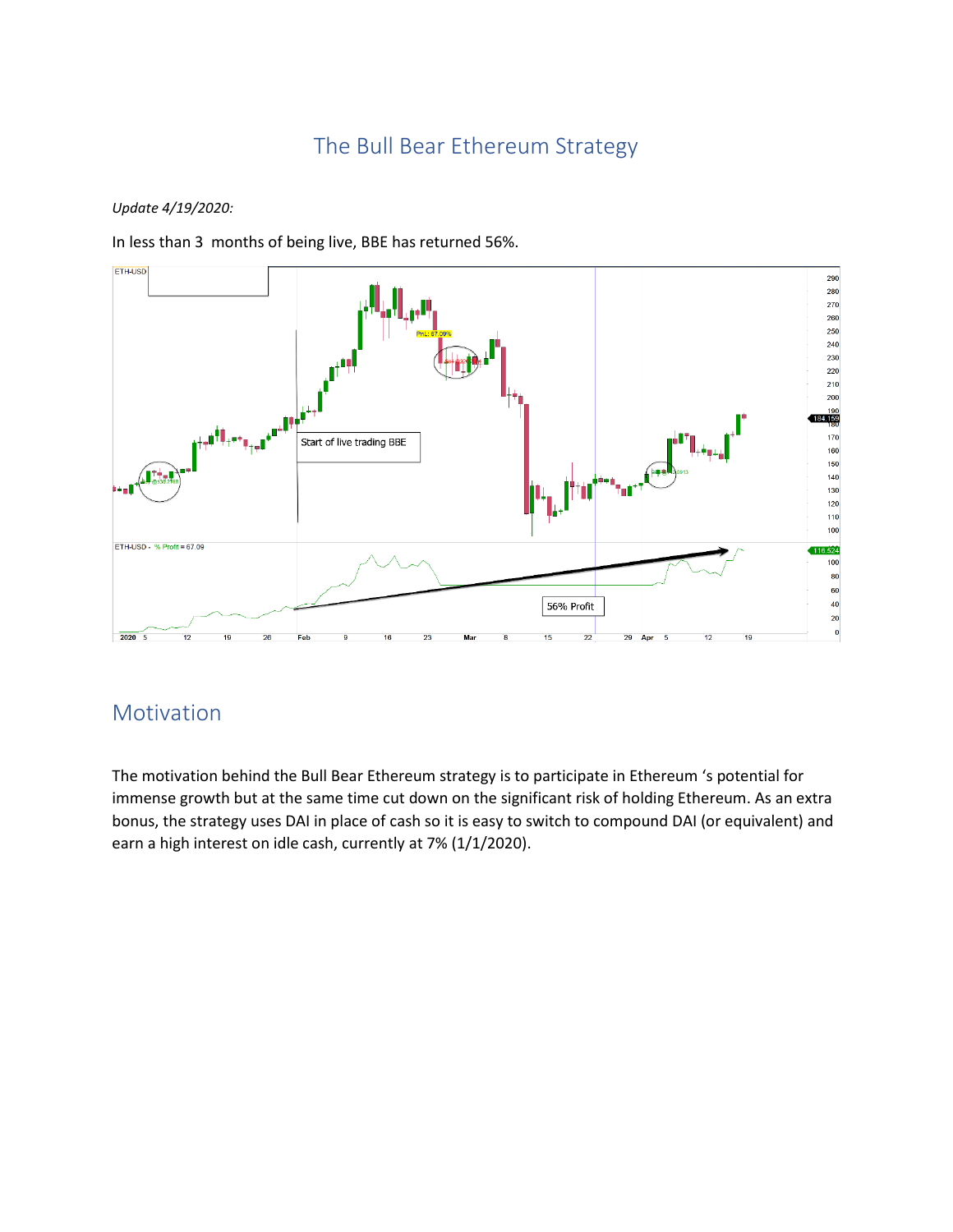

Looking at the above chart it is not easy to decide whether ETH will burst into a new bull market surpassing the previously set record of \$1,400 or whether it will keep moving sideways indefinitely. And if it does go on a run similar to the one in 2017, how do we know when to exit so we do not end up right back to were we started, missing out on collecting the huge profits of 2017. The strategy attempts to solve these two problems.

- 1. If Ethereum keeps going sideways, we may lose some money by trying to enter and exit (what is called whipsaw) but at least we will be getting a 7% (or similar) interest on DAI as a reward for waiting.
- 2. If Ethereum goes off on a bull run, the strategy will participate.
- 3. If Ethereum goes in a bull run and reached new high, the strategy will exit early on sign of weakness. Some profits will be lost but not nearly as much as if holding through the bear market.

## Buy and Hold

If you bought \$10,000 worth of Ethereum in January 2017 you would now have around \$218,000. Not bad? What we need to look at is the path to that 200K. The chart below shows the equity and drawdown of holding ETH: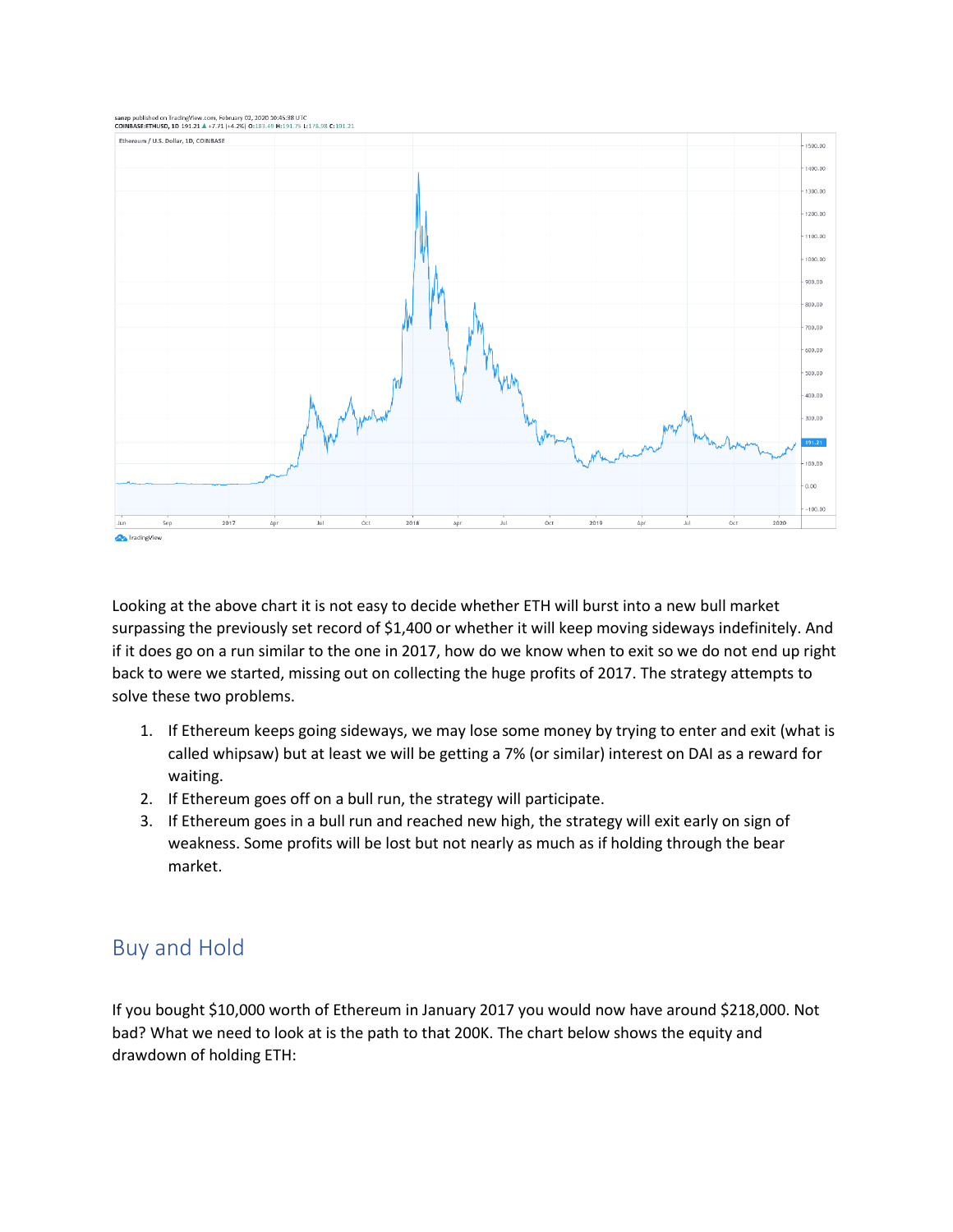

At one point in January 2018, you would have been a millionaire at around 1.6 million. You would then go on to lose 1.4 million and end up at 200K. All this assuming you would have been able to weather the loss.

## Using the Bull Bear Ethereum Strategy (BBE)

Assumptions are:

Start 1/1/2017. Starting capital: \$10,000. 0.35% Slippage on every trade. 0% Interest on cash.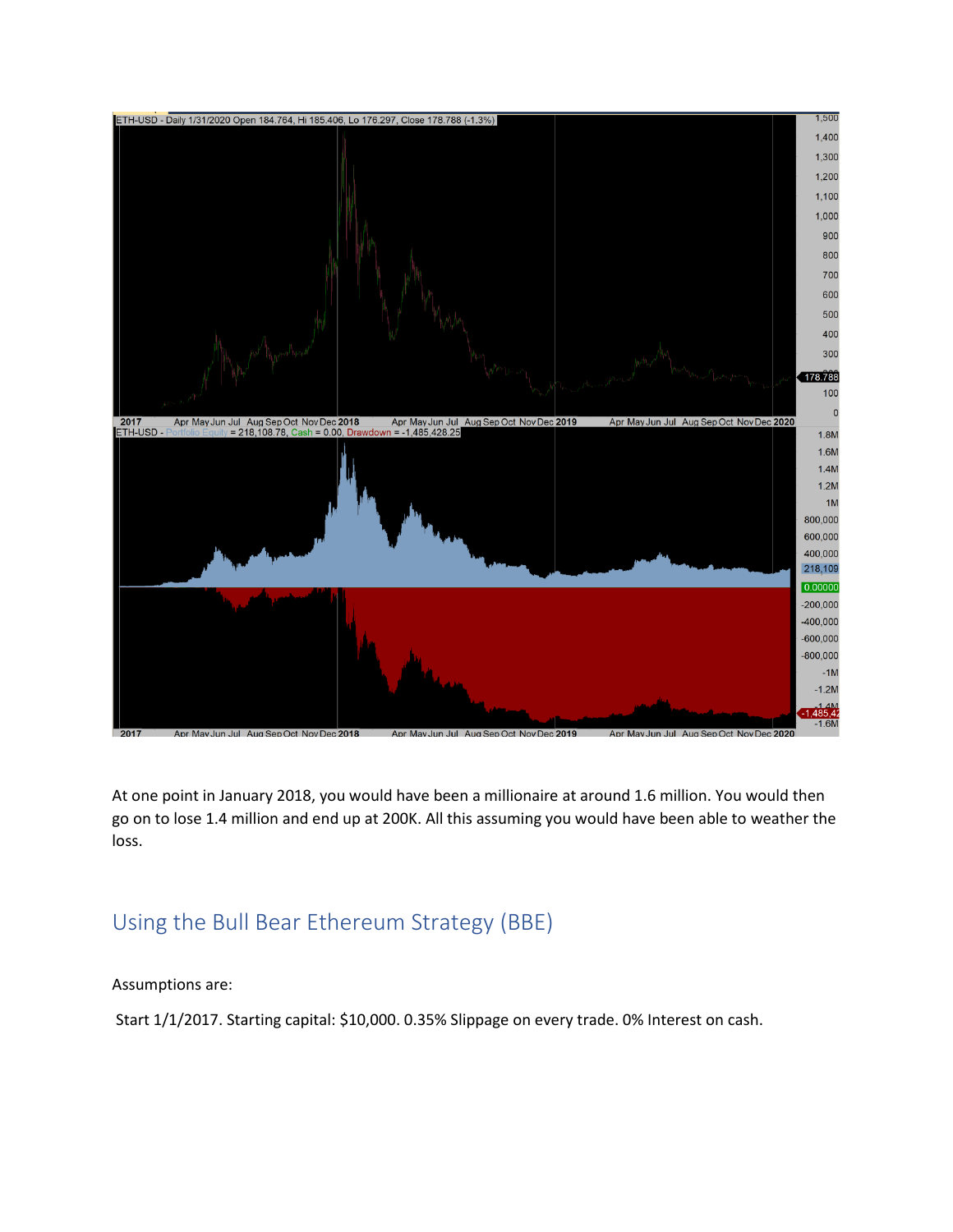

The green area under the equity curve signifies that the system is in cash while the grey area signifies that the system holds Ethereum.

Loses are significant but much lower than holding. Also notice the strategy is successful at keeping most of the gains accumulated during the 2017 run. Admittedly the equity is not ideal, i.e., steadily going up but you will notice it does 3 things well: 1. Make money on Bull runs 2. keep part of the money during bear markets and 3. Tirelessly try to enter a possible next bull market and exit if it does not work out. This is almost impossible to do manually as it requires discipline and patience.

#### BBE Stats 2017-2020:

**BBE Strategy Buy&Hold (ETH-USD)** Initial capital 10000.00 10000.00 10000.00 Ending capital 2036699.77 218108.78 Net Profit 2026699.77 208108.78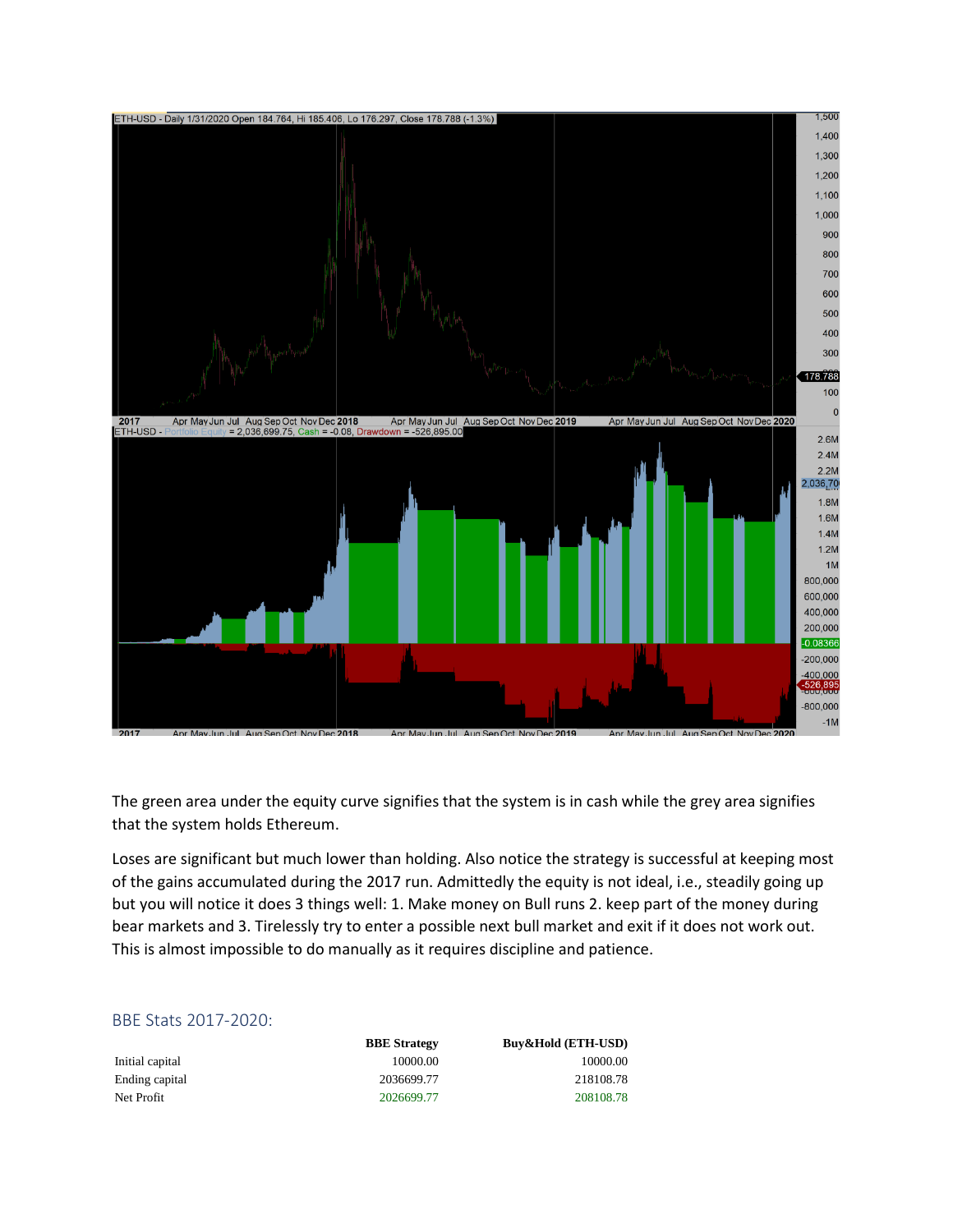| Net Profit %               | 20267.00% | 2081.09%       |
|----------------------------|-----------|----------------|
| Exposure %                 | 47.78%    | 100.00%        |
| Net Risk Adjusted Return % | 42417.55% | 2081.09%       |
| Annual Return %            | 458.63%   | <b>171.13%</b> |
| Risk Adjusted Return %     | 959.89%   | 171.13%        |
| <b>Transaction costs</b>   | 179680.29 | 800.94         |

| Max. system % drawdown   | $-49.09\%$ | $-93.96\%$ |
|--------------------------|------------|------------|
| Recovery Factor          | 2.00       | 0.13       |
| CAR/MaxDD                | 9.34       | 1.82       |
| RAR/MaxDD                | 19.56      | 1.82       |
| Profit Factor            | 2.55       | inf        |
| Payoff Ratio             | 2.09       | nan        |
| <b>Standard Error</b>    | 343749.02  | 293942.72  |
| <b>Risk-Reward Ratio</b> | 1.83       | $-0.15$    |
| Ulcer Index              | 25.87      | 65.83      |
| Ulcer Performance Index  | 17.52      | 2.52       |
| Sharpe Ratio of trades   | 1.56       | inf        |
| K-Ratio                  | 0.05       | $-0.00$    |

# What about the worst years: 2018-2020:

For this we will assume a 7% interest on DAI.

The main statis are:

BBE backtests with 96% profit vs -77% loss of Buy and Hold. Max Drawdown is -48% vs -93% of Buy and Hold Total Interest paid is \$1267

#### BBE Stats 2018-2020

|                            | All trades | Buy&Hold (ETH-USD) |
|----------------------------|------------|--------------------|
| Initial capital            | 10000.00   | 10000.00           |
| Ending capital             | 19640.39   | 2297.84            |
| Net Profit                 | 9640.39    | $-7702.16$         |
| Net Profit %               | 96.40%     | $-77.02\%$         |
| Exposure %                 | 35.61%     | 100.00%            |
| Net Risk Adjusted Return % | 270.71%    | $-77.02%$          |
| Annual Return %            | 38.11%     | $-50.52%$          |
| Risk Adjusted Return %     | 107.03%    | $-50.52%$          |
| <b>Transaction costs</b>   | 1633.95    | 42.95              |
| Interest earned            | 1267.63    | 0.00               |
| Interest charged           | $-0.00$    | 0.00               |
|                            | All trades | Buy&Hold (ETH-USD) |
| Max. trade drawdown        | -4787.07   | $-16863.70$        |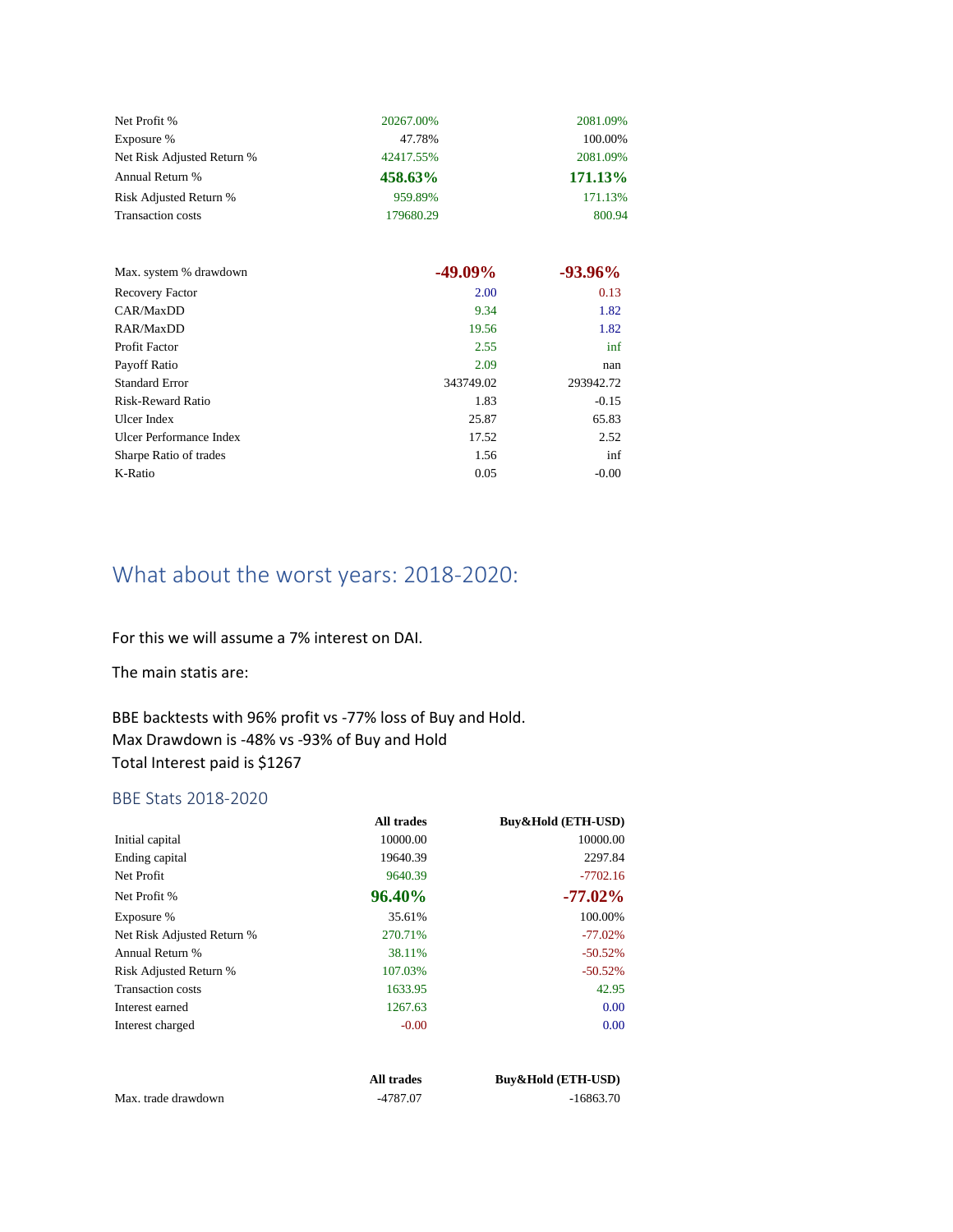| Max. trade % drawdown  | $-28.15$   | $-93.96$    |
|------------------------|------------|-------------|
| Max. system drawdown   | $-9252.36$ | $-16863.70$ |
| Max. system % drawdown | $-47.25\%$ | $-93.96\%$  |



ETH Price above, BBE Equity below

#### Conclusion:

The Bull Bear Strategy is a pure DeFi strategy using Ether and DAI. It speculates on the potential of the price of Ethereum to reach new highs. It does so by tirelessly entering and exiting, trying to ride a possible new bull phase while collecting a very respectable interest. It is a high-risk strategy, meant for smaller accounts that can withstand losses in excess of 50%. It is best used when someone believes in the potential of Ethereum but would rather automate the process to gain some protection as well as some interest while he/she waits.

Please do your own due diligence. Past performances does not guarantee future returns. Only invest money you can afford to lose.